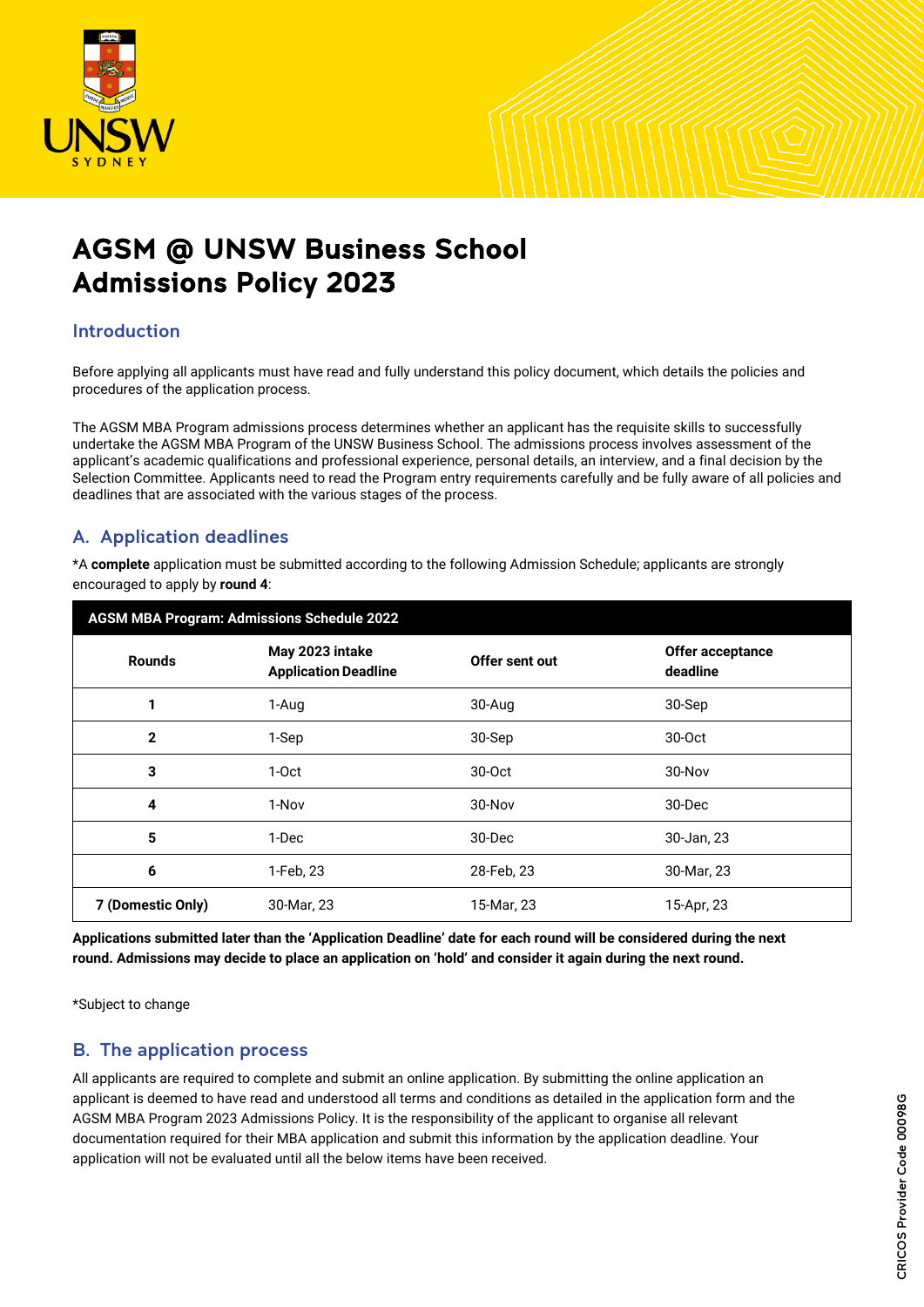For an application to be complete the following is required:

- 1. Completed **online application** form that outlines the applicant's educational and work background, details of any scholarly achievements at a tertiary level and membership of any professional organisations.
- 2. An **application fee** of AUD\$125, payable online for any international applicant. Please note that the application fee is non-refundable.
- 3. A **detailed CV** which provides us with information on the following:
	- Full, legally recognised name
	- Portrait photo
	- Educational qualifications (degree, name of institution, city, dates)
	- Employment history, for each position include:
	- Length of employment month/year for start and finish, position title and department, location, city, country, organisation details (i.e., products, size, annual turnover, number of staff, a detailed description of your role, responsibilities and achievements) provide any details on professional memberships (e.g. CPA/ICAA)
	- Personal details, including awards, prizes, personal achievements, club memberships, interests, languages, citizenship and residency.

#### **Assessment criteria**

It is important to note that when preparing your CV/Resume, that the information you provide will be assessed based on the following competencies:

- Written communication clearly and logically expressing ideas in writing using appropriate terminology and good grammatical form.
- Business management establishing a course of action to perform complicated tasks successfully.
- Leadership demonstrating individual leadership by taking a principal role in identifying goals, determining strategies and initiating actions and/or demonstrating team leadership by guiding groups of people to work effectively together.
- Adaptability to change maintaining effectiveness in changing organisational situations and in different cultures.
- Influence and decision making using appropriate interpersonal styles and methods to persuade others internal or external to the organisation of an idea, product or service and exercising appropriate judgement in reaching conclusions based on information and logic.
- Leadership potential assessment is based on leadership history at school, university, in the workplace, the referees' reports. The criteria include Strong interpersonal and communication skills; a willingness to show leadership in a team environment; a high degree of self-confidence and independence of mind; a strong sense of commitment and drive to succeed, combined with preparedness to be flexible when required; willingness, based on natural curiosity, to learn continually, interview.
- 4. You need to arrange **two referees to complete the AGSM referee report forms to support your application**. Both referees should be people who know you well and be able to comment on your skills and abilities in a professional setting. However, relatives, teachers or personal friends are not permitted to act as referees. AGSM reserves the right to contact referees. A minimum of two referee reports are required.

All applicants should request a blank, fillable referee report from the AGSM MBA Admissions team at [admissions@agsm.edu.au](mailto:admissions@agsm.edu.au) or download the form from or website. The completed and signed reports should then be uploaded to the online application.

For your information, referees need to provide commentary on your intellectual capacity, ability to relate to others, written expression, oral expression, leadership in a team environment, self-confidence, motivation to succeed, adaptability to change, commitment to learning, natural curiosity, maturity and overall management potential. Moreover, referees need to answer the following questions:

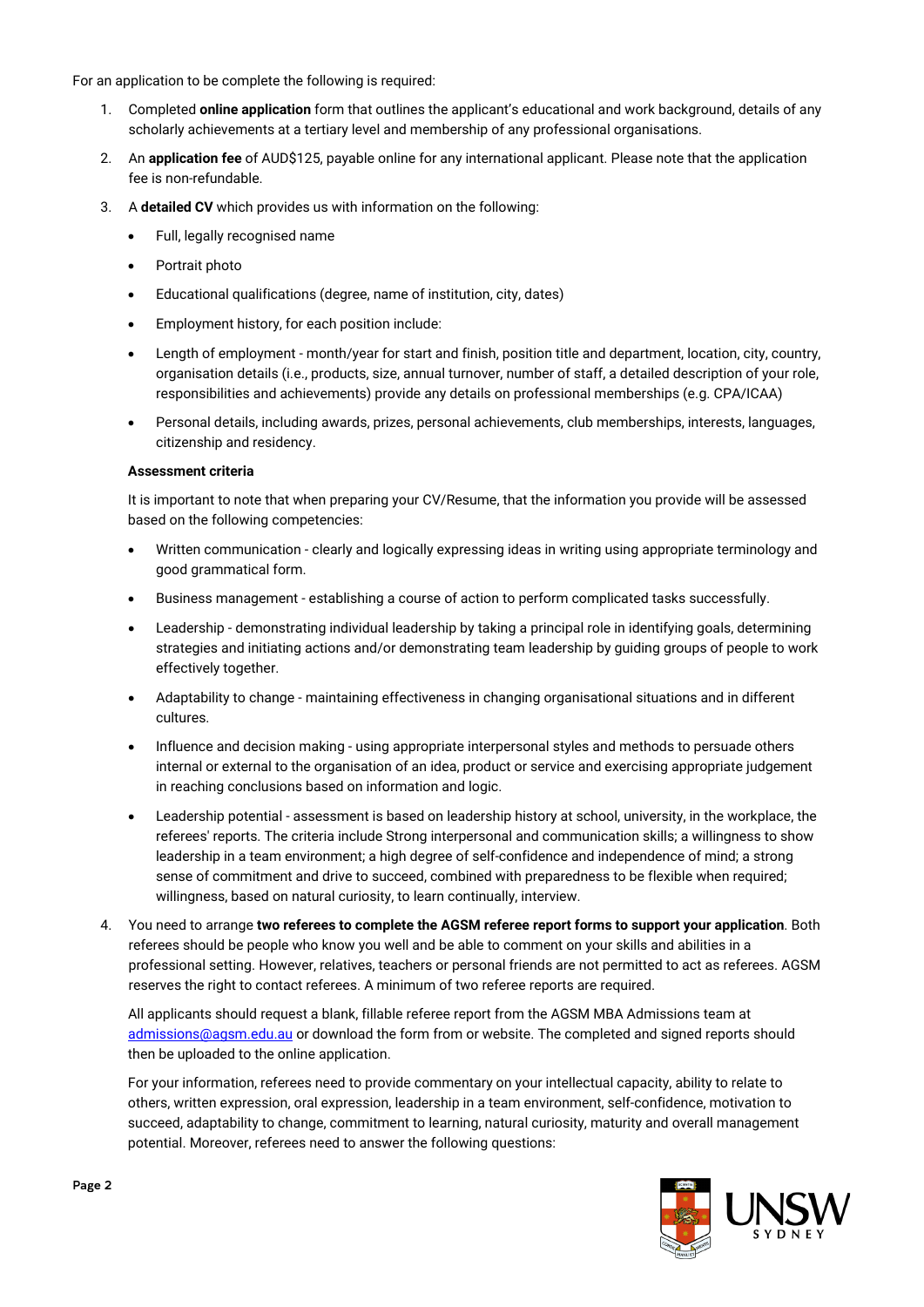- How long, how well and in what capacity have you known the applicant?
- What do you consider as her/his outstanding management talents or strengths?
- What do you consider to be her/his weaknesses or areas of development?
- How would you describe the applicant's creativity and problem-solving ability?
- Please make any comments you feel would be useful to AGSM MBA Programs in considering this application.
- Referee details: Name, Title, Organisation, Work phone, Email, Address
- 5. **Copies of recognised undergraduate degree and academic transcripts**, containing a list of all courses taken at a tertiary level, the grades achieved, and proof of completion/degree awarded. Degree must be equivalent to an Australian bachelor's degree. Transcripts and a conferred degree in a language other than English must be accompanied by a certified English translation. Fails in prior university study are considered carefully by the Selection Committee. Reasons for failure should be attached for the Selection Committee to review. Exceptional career attainments acceptable to the School may be considered in lieu of a degree.

**Please note:** Any applicant who holds a degree from Mainland China is required to obtain a China Academic Degrees & Graduate Education Development Centre (CDGDC) Transcript Verification Report. Any applicant who holds a degree from India should submit the semester breakdown mark sheets. A comprehensive transcript is not accepted if you wish to transfer to another program within UNSW in the future.

6. **GMAT score** (Minimum Verbal 25; Quantitative 35; AWA 4.0. Overall minimum: 550.)

The GMAT provides information about your ability to meet the Program's academic requirements. The scores are valid for five years. All international applicants must take the GMAT - there are NO exemptions regardless of experience or educational background. Waivers may be offered to local students who can demonstrate academic excellence. Incoming students typically have a GMAT score greater than 600, with the average GMAT for the incoming students in 2020 at 686. Preparation and planning are required by the applicant to ensure the scores are sent to Admissions prior to the application deadline. The total scores and its individual components are considered by the Selection Committee.

Register for the GMAT a[t http://www.mba.com](http://www.mba.com/) (Applicants should select AGSM code: H7Q-CJ-17).

We cannot accept a "Test Taker" copy (even certified) of your GMAT scores. We will require the official "School Copy" generated by the testing agency to satisfy our documentation requirements. You may also contact GMAC, the GMAT testing agency directly, so that they may provide us with electronic access to your official scores.

**GRE scores** can be accepted provided you meet the minimum Verbal 148; Quantitative 156 and Overall: 307 score. (Applicants should select AGSM code: 2335)

- 7. Students must be able to conduct vigorous classroom debate in English. All applicants must meet the Universities English requirements: **IELTS (Academic) - 7, TOEFL (iBT) - 94, TOEFL (PBT) - 589**. For further information regarding minimum English test requirements[: http://www.unsw.edu.au/english-requirements](http://www.unsw.edu.au/english-requirements-policy)[policy](http://www.unsw.edu.au/english-requirements-policy)
- 8. All applicants must provide proof of identity with their applications. Proof of identity is defined as photo identification showing your legally recognised full name, date of birth and photo. Appropriate documentation is one of the following:
	- Australian/New Zealand Citizens must provide the photo page of passport.
	- Australian Permanent Residents and other Visa holders must provide the photo page of passport and copy of Visa.
- **9. Lastly, once your online application is completed and if you have been shortlisted you will need to complete a short video Interview. We will email the link once we have reviewed the application. It is highly recommended that students submit the application a few days prior to their intended deadline to complete this portion of the application if selected.**

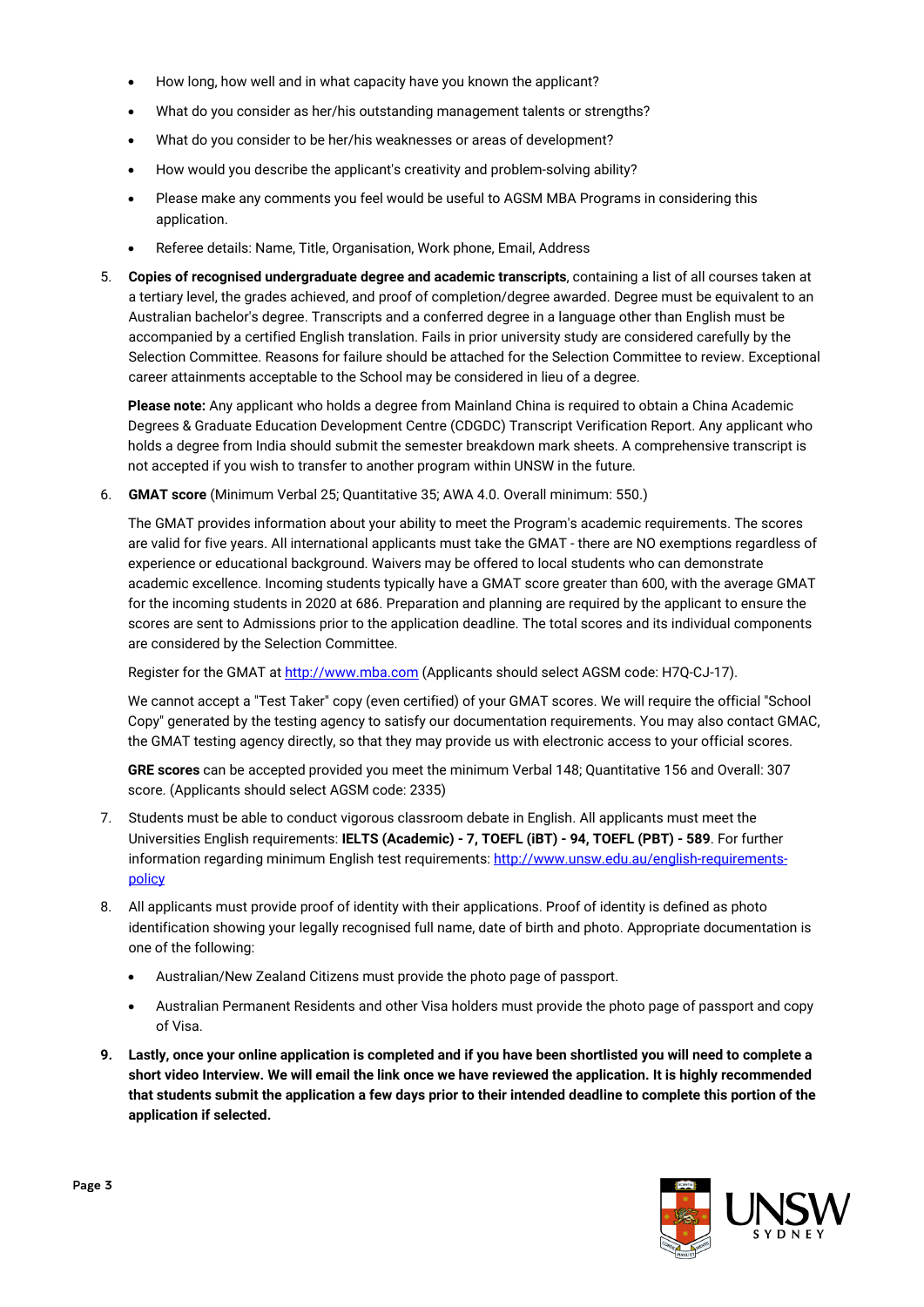# C. Scholarships

All successful applicants are automatically considered for the AGSM MBA Scholarships. The Luminis and Sir Walter Scott scholarship are the only exceptions as applications must go through the UNSW Scholarships office. For a full list of scholarships and more information visit[: https://www.business.unsw.edu.au/agsm/holarships-prizes](https://www.business.unsw.edu.au/agsm/holarships-prizes)

# D. International applications

All international applicants are strongly encouraged to submit their complete applications well before the 4th round deadlines to avoid any possible delays pertaining to a visa application, and to allow for relocation arrangements to be made in the case of an offer being made.

#### **Student visas**

It is essential that international applicants apply for a student visa as soon as the decision to accept the place on the AGSM MBA program is made, as visa applications can take up to three months to be resolved.

The application process for a student visa can be complex and unexpected delays can occur. It is the student's responsibility to allow enough time to organise their visa.

The student visa regulations may require you to have sat an IELTS test prior to lodging your application for a student visa. You should refer to the **Department of Immigration and Citizenship website** [\(http://www.homeaffairs.gov.au/\)](http://www.homeaffairs.gov.au/) or your local Australian Consulate for more information. The **UNSW International website**  [\(http://www.international.unsw.edu.au/\)](http://www.international.unsw.edu.au/) is also a useful resource.

\*A list of these countries is available at the **Department of Immigration and Citizenship website**: <http://www.homeaffairs.gov.au/>

# E. Interview and Selection

Complete applications are considered by the AGSM MBA Programs Admissions Selection Committee, which includes senior and academic members of the AGSM MBA Programs staff team. Meeting the requirements under 'eligibility to apply' does not imply that an offer will be made. The AGSM MBA Programs Selection Committee reserves the right to withhold offering a place on the AGSM MBA Program if upon assessment of an application there is not an appropriate "fit" (on key criteria) between the applicant and the current successful applicant pool.

After reviewing applications to the AGSM MBA Program, the Selection Committee may request that an applicant participates in an interview to obtain further information to assist in the selection process. The interview will either be a 'formal interview' conducted by a member of the Selection Committee, which is approximately 30-45 minutes in length, or a 'brief interview' conducted by an AGSM MBA representative overseas which is approximately 5-10 minutes in length. Generally, interviews are conducted by video conference, but where possible a face-to-face interview may be arranged.

Applicants should note that the interview is a formal assessable component of the application process.

**It is expected that applicants will maintain a high level of professionalism in regards to all aspects of the application process, including the interviews and conduct throughout the application process. Please note that UNSW conducts random checks on document authenticity and will immediately withdraw an application if documentation is found to be fraudulent.** 

# F. Selection criteria

Applicants will be assessed on the following criteria:

- 1. Academic ability an applicant's performance in the GMAT and undergraduate degree plus any additional postgraduate studies are considered in the overall assessment.
- 2. Work experience quality and depth of work experience is assessed against the four key areas of competence (see point 4 in the section above). The CV and referee reports provide evidence in this regard.
- 3. Leadership potential, as evidenced by referee reports and video interview.
- 4. Community contribution in university and community clubs and programs, membership of professional organisations and evidence of scholarly achievements.



Page 4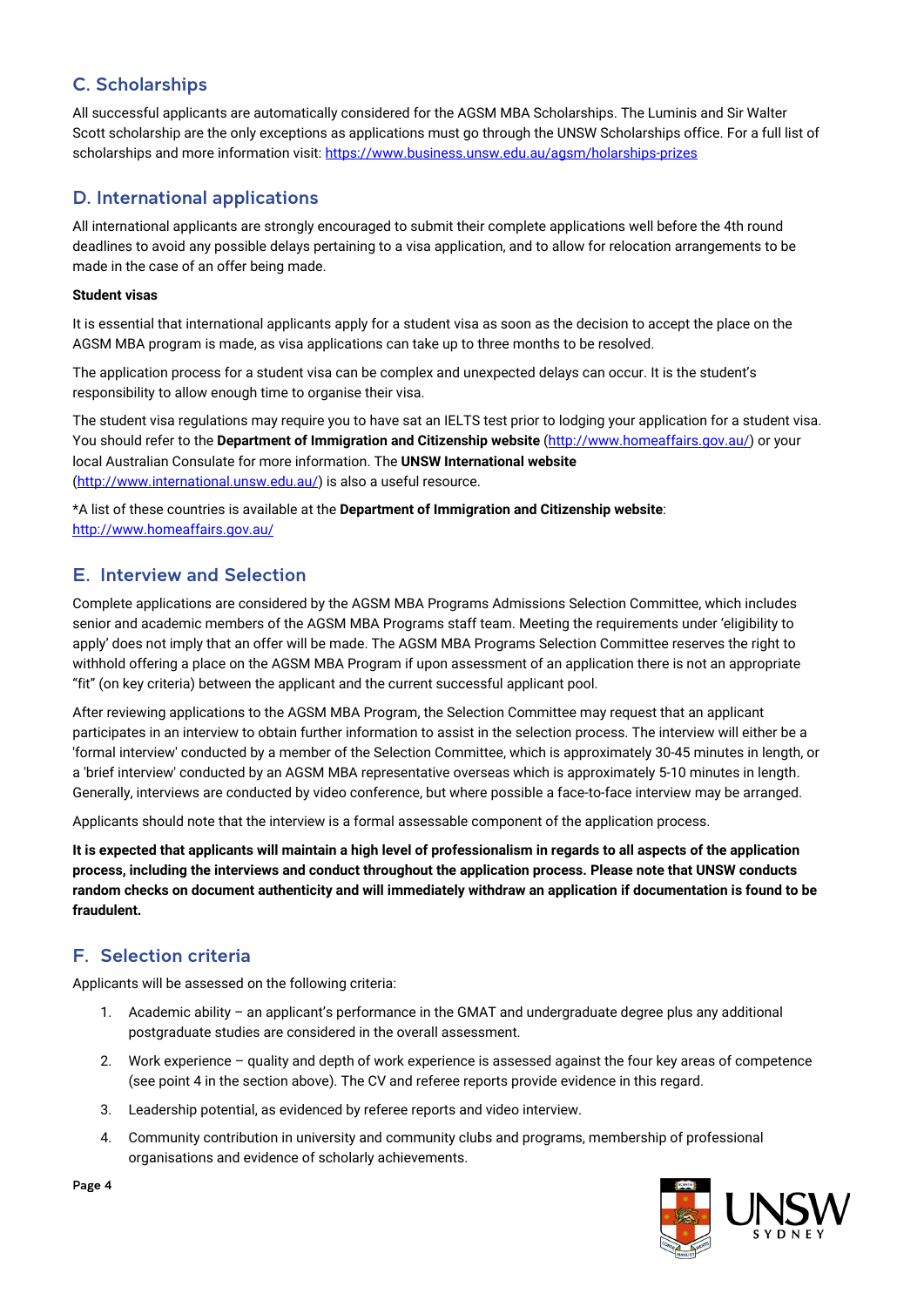- 5. English language both verbal and written skills will be assessed to ensure applicants have a satisfactory level of English for their success in the AGSM MBA Program.
- 6. Articulation verbal skills, as evidenced by the referees' reports and the interview process.
- 7. Overall 'fit' in the program.

Admission to the AGSM MBA Program is highly competitive. An offer of a place in the AGSM MBA Program is at the ultimate discretion of the Selection Committee. The Committee reserves the right not to offer a place to an applicant who does not meet any or all the specified criteria.

## G. Application outcomes

Applicants will be notified of the outcome of their application by email.

Applicants will have four weeks to accept their position in the AGSM MBA Program by completing and submitting the Acceptance online.

If you do not accept the placement offered, your offer will expire. However, you may be able to re-enter the offer pool after a request is submitted to the Selection Committee. Approval of this request will be determined on availability of places in the program and against the calibre of current successful applicants.

An extension of the offer expiry date will only be given under "exceptional circumstances", which must be supported in writing with appropriate documentation. Any request for extension to accept an offer of a place in the program must be submitted before the offer expiry date.

Delaying acceptances may potentially affect many other applicants and their respective offers of a place in the AGSM MBA Program.

The AGSM MBA Program has a target class size of approximately 50-60 students per year and reserves the right to hold potential successful applicants on a waiting list if high demand does not allow all successful applicants a place in the Program during that admission cycle.

### H. Deferring a place

Applicants who have been offered a place on the AGSM MBA Program and who need to defer their enrolment will need to receive approval from the MBA Director. A confirmation of deferral will be sent by email, which will be followed by an official letter. An offer will be re-made early in the following admission cycle for the subsequent MBA intake.

If, after deferring your place, you choose to withdraw from the Program, UNSW reserves the right to refund your deposit minus an administrative charge. Please refer to the UNSW refunds policy.

**Please note** that our policy is to grant no more than one deferral.

#### I. Withdrawing an acceptance

If, after accepting your offer you choose to withdraw, AGSM MBA Programs reserves the right to retain an administrative charge. Please refer to the UNSW refunds policy.

#### J. Appeal

- 1. An applicant who wishes to appeal must submit a formal written appeal within 5 working days of email notification of their application being unsuccessful. This submission to the Selection Committee must address the reasons for the appeal in accordance with the selection criteria and must be no longer than 500 words. Please note applicants are not to lobby individual members of the Selection Committee or other representatives of the School. Any applicant who does so will not be permitted to continue with the appeal.
- 2. The Selection Committee will convene to reach a decision in accordance with the policies on MBA Program admission.
- 3. An MBA Programs representative will notify the applicant of the decision.

The decision of the Selection Committee on appeals is final and no further correspondence will be entered.